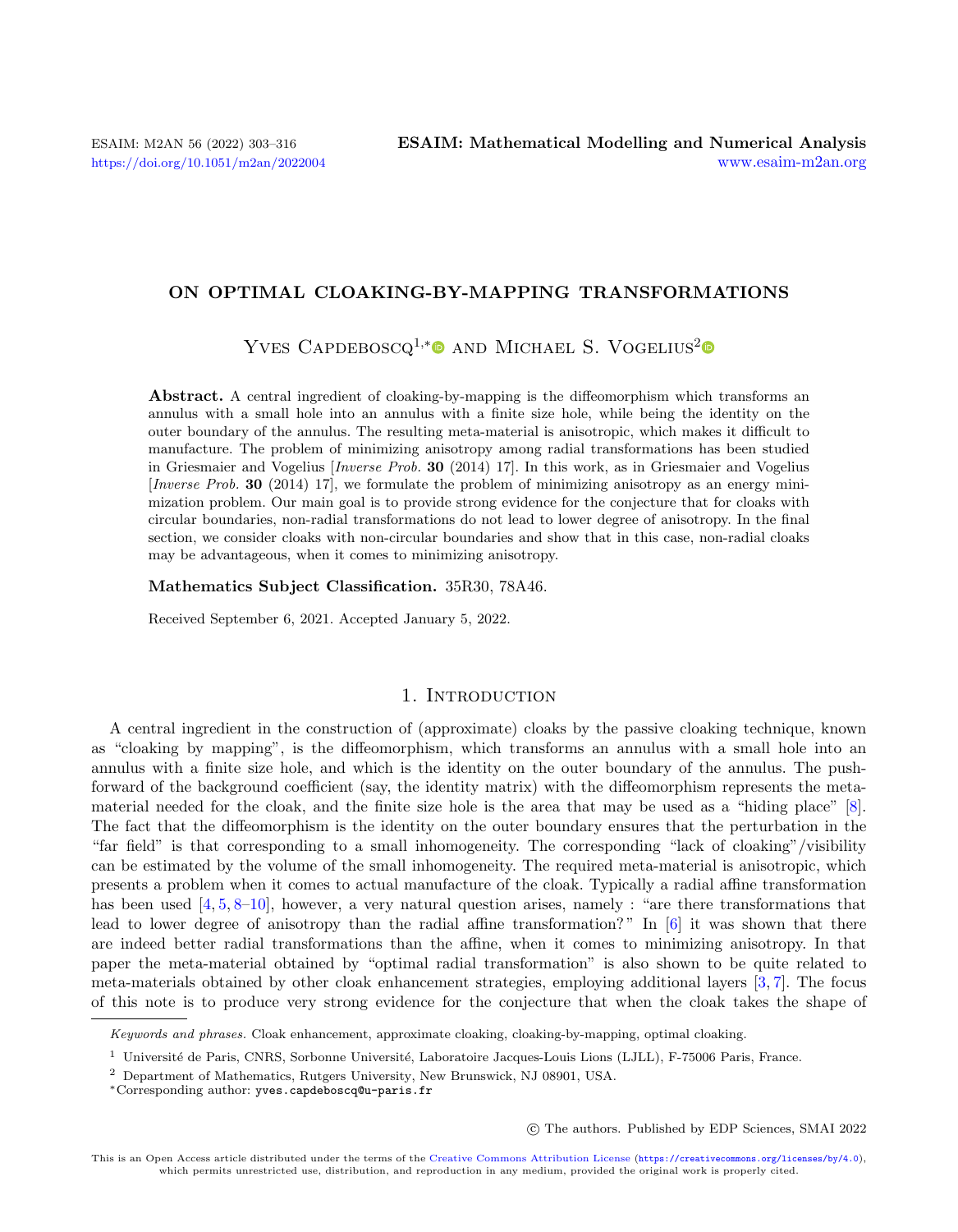a classical annulus, non-radial transformations do not help in reducing the degree of anisotropy. Like in [\[6\]](#page-12-3), we formulate the problem of minimizing anisotropy as a variational problem (minimization of an appropriate energy). Corollary [4.4](#page-10-0) summarizes our main results. Broadly speaking, we show that

- There exists a radial transformation, which is a stationary point for the energy.
- This radial transformation has smaller energy than all other transformations with "directional field"  $\frac{x}{|x|}$ .
- If the amplitude is kept fixed and radial, then any change in the "directional field" away from  $\frac{x}{|x|}$  will increase energy.

In the final section of this note we consider the case when the outer (and inner) boundary of the cloak are not circles, and we illustrate how the optimal radial transformation for the circular case translates into a non-radial (optimal) transformation for a non-circular cloak.

## 2. Preliminaries

For  $r > 0$  we set

$$
B_r = \{x \in \mathbb{R}^2 : |x| < r\}
$$
, and  $C_r = \{x \in \mathbb{R}^2 : |x| = r\}$ .

Given  $0 < \epsilon < 1/2$ , we shall use the notation  $\Phi$  for a bijective diffeomorphism  $B_1 \setminus B_{\epsilon} \to B_1 \setminus B_{\frac{1}{2}}$  with  $\Phi \in C^1(\overline{B_1} \setminus B_{\epsilon}; \overline{B_1} \setminus B_{\frac{1}{2}}),$  and  $\Phi^{-1} \in C^1(\overline{B_1} \setminus B_{\frac{1}{2}}; \overline{B_1} \setminus B_{\epsilon}).$  We furthermore impose that

$$
\Phi|_{C_1}=Id, \text{ and } \Phi(C_{\epsilon})=C_{\frac{1}{2}}.
$$

One such transformation is the radial affine transformation, given by

$$
x \to \left(\frac{|x|-1}{2(1-\epsilon)}+1\right)\frac{x}{|x|}.
$$

The push-forward of the identity matrix with the diffeomorphism  $\Phi$  is given by

$$
\Phi_*[I](\Phi(x)) = \frac{D\Phi D\Phi^T}{|\det D\Phi|}(x).
$$

This is a positive definite matrix, and since we are in two dimensions, with determinant 1. Let  $0 < \lambda_1(x) \le$  $1 \leq \lambda_2(x)$  denote the eigenvalues of  $\Phi_*[I](\Phi(x))$ . A natural measure of the degree of anisotropy of  $\Phi_*[I]$  at the point  $\Phi(x)$  is

$$
|\lambda_1(x) - 1| + |\lambda_2(x) - 1| = \lambda_2(x) - \lambda_1(x) = \sqrt{(\lambda_2(x) - \lambda_1(x))^2}
$$
  
=  $\sqrt{(\lambda_1(x) + \lambda_2(x))^2 - 4}.$ 

<span id="page-1-0"></span>To minimize this we must minimize trace  $\Phi_*[I](\Phi(x))$ . As a way of minimizing the aggregate anisotropy we shall seek to minimize<sup>[1](#page-1-0)</sup>

$$
I_p(\Phi) = \int_{B_1 \setminus B_\epsilon} (\text{trace } \Phi_*[I])^p(\Phi(x)) \, dx
$$

for a fixed choice of  $1 \leq p < \infty$ , and

$$
I_{\infty}(\Phi) = \max_{x \in \overline{B_1} \backslash B_{\epsilon}} \operatorname{trace} \Phi_*[I](\Phi(x)) = \max_{y \in \overline{B_1} \backslash B_{\frac{1}{2}}} \operatorname{trace} \Phi_*[I](y),
$$

<sup>&</sup>lt;sup>1</sup>In a slight deviation from [\[6\]](#page-12-3), the domain of integration of the energy functional is  $B_1 \setminus B_\epsilon$ , not the transformed domain  $B_1 \setminus B_{\frac{1}{2}}$ .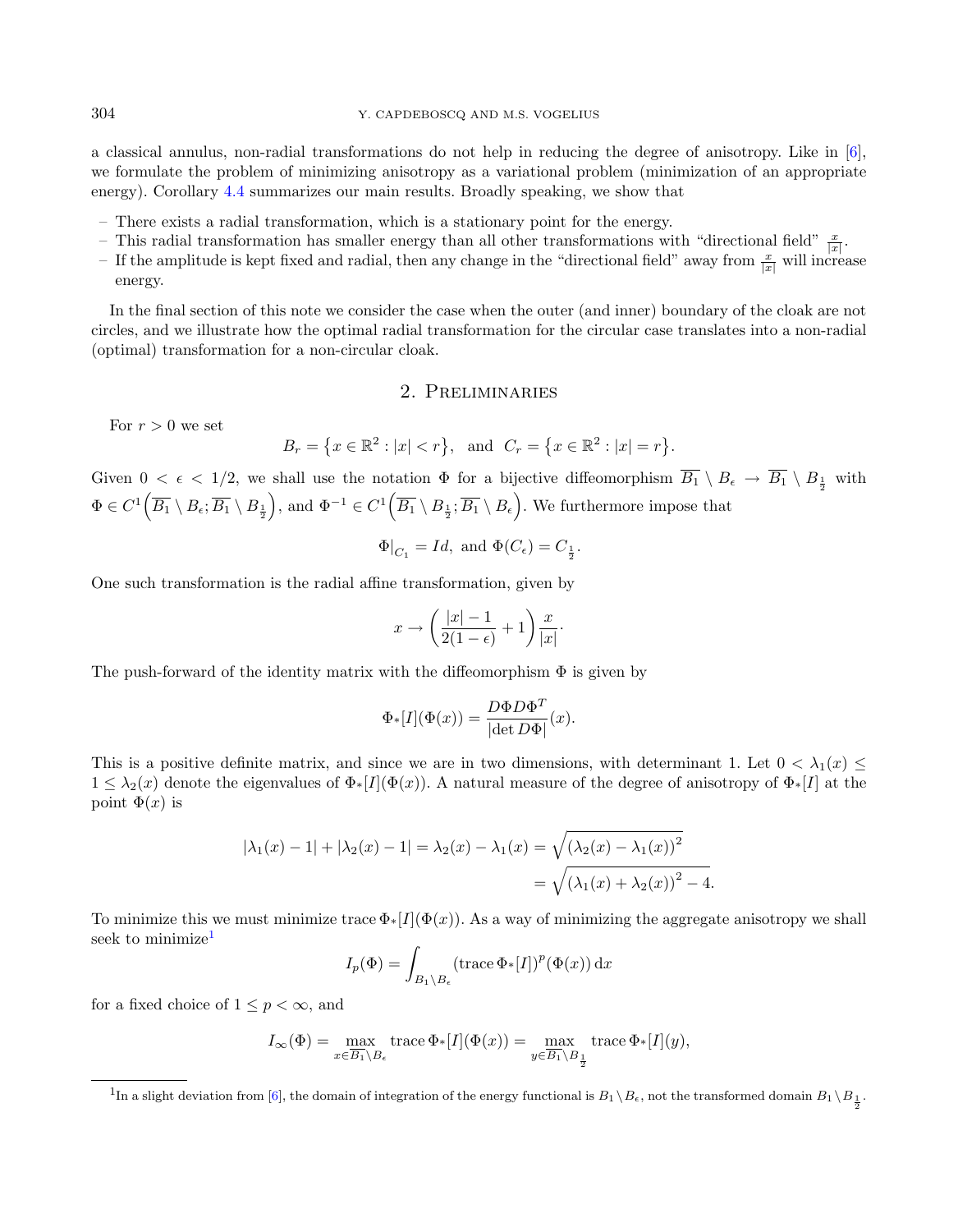corresponding to  $p = \infty$ . Note that  $\lambda$  is an eigenvalue for  $\Phi_*[I](\Phi(x))$ , with eigenvector v, if and only if  $\lambda$  is an eigenvalue for

$$
\frac{D\Phi^T D\Phi}{|\text{det } D\Phi|}(x),
$$

with eigenvector  $D\Phi^{T}(x)v$ , and thus

trace 
$$
\Phi
$$
<sup>\*</sup>[*I*]( $\Phi$ (*x*)) = trace  $\left[\frac{D\Phi^T D\Phi}{|\text{det } D\Phi|}\right]$ (*x*).

**Proposition 2.1.** Let  $\Phi$  be represented in terms of its polar decomposition

$$
\Phi = \exp(\psi)\phi,
$$

where the directional field  $\phi$  is in  $C^1(\overline{B_1} \setminus B_\epsilon; \mathcal{S}^1)$  and the logarithmic amplitude  $\psi$  is in  $C^1(\overline{B_1} \setminus B_\epsilon; \mathbb{R})$ . Then

$$
\operatorname{trace}(D\Phi^T D\Phi) = |\Phi|^2 (|D\phi|^2 + |D\psi|^2).
$$

Proof. Differentiating we find

$$
D\Phi = \exp(\psi)\phi D\psi^T + \exp(\psi)D\phi.
$$

Since  $\phi^T \phi = 1$ , we have

$$
\phi^T D \phi = 0, \text{ and } D \phi^T \phi = 0,
$$

and therefore

$$
D\Phi^T D\Phi = \exp(2\psi) (D\psi\phi^T + D\phi^T) (\phi D\psi^T + D\phi)
$$
  
=  $|\Phi|^2 (D\phi^T D\phi + D\psi D\psi^T).$ 

By taking the trace we arrive at the desired conclusion.  $\Box$ 

It is well known that  $\phi$ , being in  $C^1(\overline{B_1} \setminus B_\epsilon; S^1)$ , admits a canonical lift  $\theta = \arg(\phi) \in C^1(\overline{B_1} \setminus B_\epsilon; \mathbb{R}/2\pi\mathbb{Z})^2$  $\theta = \arg(\phi) \in C^1(\overline{B_1} \setminus B_\epsilon; \mathbb{R}/2\pi\mathbb{Z})^2$  $\theta = \arg(\phi) \in C^1(\overline{B_1} \setminus B_\epsilon; \mathbb{R}/2\pi\mathbb{Z})^2$ such that

$$
\phi = (\cos \theta, \sin \theta)^T.
$$

We write

$$
J = \begin{bmatrix} 0 & -1 \\ 1 & 0 \end{bmatrix}, \quad e_r = \frac{x}{|x|}, \quad \text{and} \quad e_\theta = J\frac{x}{|x|}.
$$

**Proposition 2.2.** The matrix  $D\phi$  has rank one; furthermore

Range
$$
(D\phi)
$$
 = Span $(\phi)^{\perp}$ , and Ker $(D\phi)$  = Span $(D\theta)^{\perp}$ .

<span id="page-2-0"></span>We denote by  $\widehat{D\psi, D\theta}$  the angle defined by

$$
\cos\left(\widehat{D\psi},\widehat{D\theta}\right) = \frac{1}{|D\psi||D\theta|}D\psi \cdot D\theta, \text{ and}
$$

$$
\sin\left(\widehat{D\psi},\widehat{D\theta}\right) = \frac{1}{|D\psi||D\theta|} \det(D\psi,D\theta).
$$

Then

trace 
$$
\Phi
$$
 \*[*I*]( $\Phi(x)$ ) =  $\frac{1}{\left|\sin\left(\widehat{D\psi},\widehat{D\theta}\right)\right|}\left(\frac{|D\theta|}{|D\psi|} + \frac{|D\psi|}{|D\theta|}\right)(x) \ge \left(\frac{|D\theta|}{|D\psi|} + \frac{|D\psi|}{|D\theta|}\right)(x)$ 

with equality only when  $D\psi \cdot D\theta = 0$ .

 $\overline{P_A}$  function  $\theta : \overline{B_1} \setminus B_\epsilon \to \mathbb{R}/2\pi\mathbb{Z}$  is an element of  $C^1(\overline{B_1} \setminus B_\epsilon; \mathbb{R}/2\pi\mathbb{Z})$  iff given any point  $x \in \overline{B_1} \setminus B_\epsilon$  there exists an open neighborhood  $\omega_x$  of x, relative to  $\overline{B_1} \setminus B_6$ , and a representative of  $\theta$  (mod  $2\pi$ ) that lies in  $C^1(\omega_x; \mathbb{R})$ . Notice that the globally defined derivative of  $\theta \in C^1(\overline{B_1} \setminus B_\epsilon; \mathbb{R}/2\pi\mathbb{Z})$ ,  $D\theta$ , lies in  $C^0(\overline{B_1} \setminus B_\epsilon; \mathbb{R}^2)$ .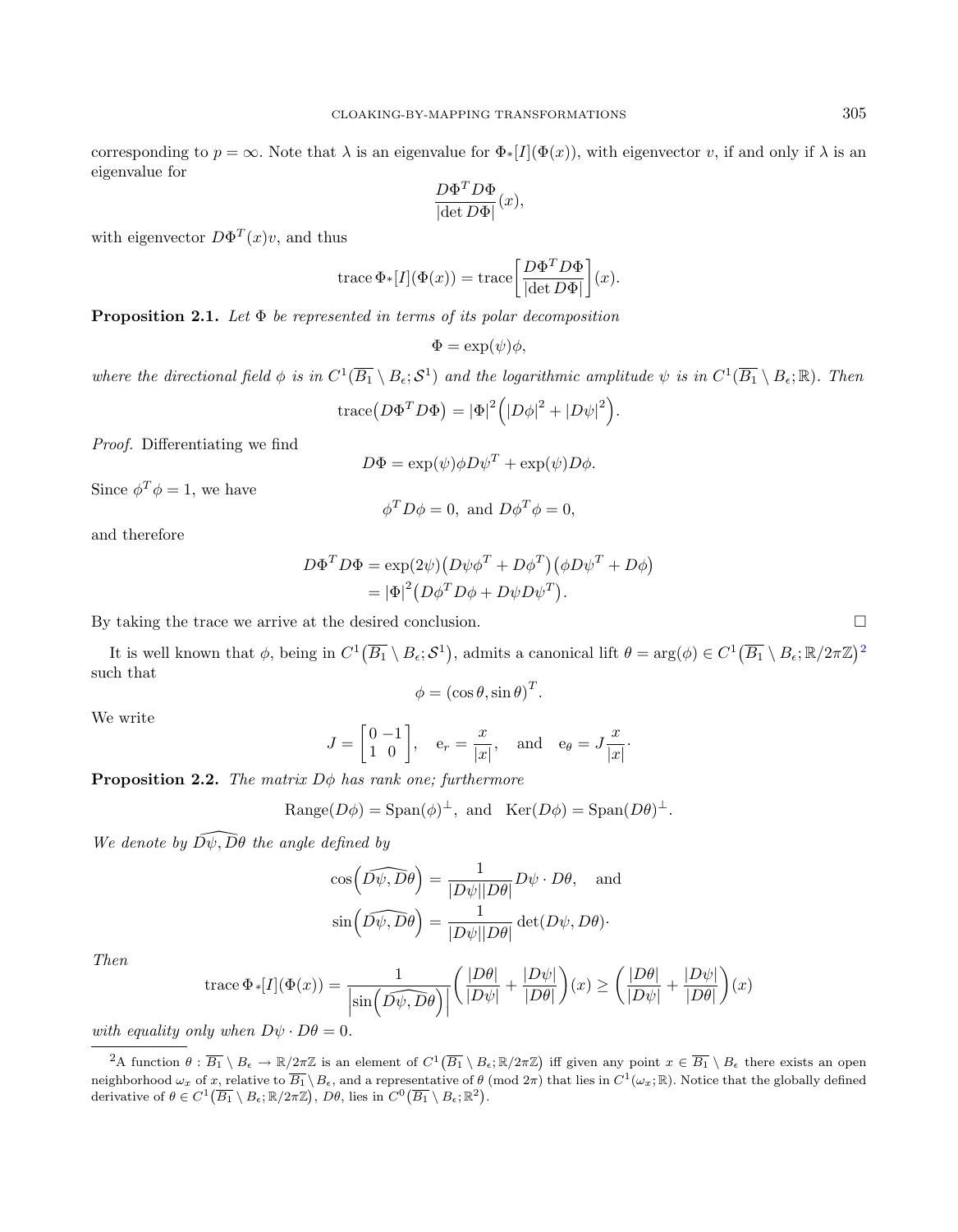Proof. We calculate

$$
D\phi = (J\phi)D\theta^T,
$$

which immediately leads to the statements about Range( $D\phi$ ) and Ker( $D\phi$ ), and which also gives

$$
D\theta = (D\phi)^T (J\phi).
$$

As a consequence

$$
\det D\Phi = \det(\phi D\psi^T + (J\phi)D\theta^T) \exp(2\psi)
$$
  
= 
$$
\det(D\psi, D\theta)|\Phi|^2
$$
  
= 
$$
|D\theta||D\psi| \sin(\widehat{D\psi}, \widehat{D\theta})|\Phi|^2.
$$

Here we have used that det  $D\Phi \neq 0$ , since  $\Phi$  is a bijective diffeomorphism of  $B_1 \setminus B_\epsilon$  onto  $B_1 \setminus B_{\frac{1}{2}}$ ; consequently  $\det(D\psi, D\theta) \neq 0$  and  $|D\psi||D\theta| > 0$  and  $\sin(\widehat{D\psi}, \widehat{D\theta})$  (and  $\widehat{D\psi}, \widehat{D\theta})$ ) is well-defined. It now follows that

$$
\begin{split} \operatorname{trace} \Phi_{*}[I](\Phi(x)) &= \frac{\left(|D\theta|^{2} + |D\psi|^{2}\right)}{|D\theta||D\psi| \left|\sin\left(\widehat{D\psi}, \overline{D\theta}\right)\right|}(x) \\ &= \frac{1}{\left|\sin\left(\widehat{D\psi}, \overline{D\theta}\right)\right|} \left(\frac{|D\theta|}{|D\psi|} + \frac{|D\psi|}{|D\theta|}\right)(x) \ge \frac{|D\theta|}{|D\psi|}(x) + \frac{|D\psi|}{|D\theta|}(x), \end{split}
$$

with equality if and only of  $D\psi$  is normal to  $D\theta$ , and therefore in the kernel of  $D\phi$ .

## 3. The radial transformation case

For the general case of a radial transformation  $\phi = \frac{x}{|x|}$ , and  $\psi = f(|x|)$ . Then  $D\theta = \frac{1}{|x|} J \frac{x}{|x|}$  and  $D\psi =$  $f'(|x|) \frac{x}{|x|}$ . The transformation

$$
\Phi = \exp(\psi)\phi
$$

is a bijective  $C^1$  diffeomorphism of  $\overline{B_1} \setminus B_{\epsilon}$  onto  $\overline{B_1} \setminus B_{\frac{1}{2}}$  with

$$
\Phi|_{C_1} = Id
$$
, and  $\Phi(C_{\epsilon}) = C_{\frac{1}{2}}$ ,

if and only if

$$
f(\epsilon) = -\log 2, f(1) = 0, \text{ and } f \in C^1([\epsilon, 1]) \text{ with } f'(r) > 0 \text{ for all } r \in [\epsilon, 1].
$$
  
In this case,  $\sin(\widehat{D\psi}, \widehat{D\theta}) = 1$ , and

trace 
$$
\Phi
$$
<sup>\*</sup>[*I*]( $\Phi$ (*x*)) =  $\frac{1}{|x|f'(|x|)}$  +  $|x|f'(|x|)$ .

<span id="page-3-0"></span>**Proposition 3.1.** Suppose  $1 \leq p < \infty$ , and let  $I_p$  denote the energy

$$
I_p(f) := \int_{B_1 \setminus B_\epsilon} (\text{trace } \Phi \ast [I])^p (\Phi(x)) dx = 2\pi \int_{\epsilon}^1 \left( \frac{1}{r f'(r)} + r f'(r) \right)^p r dr,
$$

with values in  $(0, \infty)$ , defined on the convex set

$$
C = \left\{ f \in C^1([\epsilon, 1]) : f' > 0, f(\epsilon) = -\log 2, f(1) = 0 \right\}.
$$

Then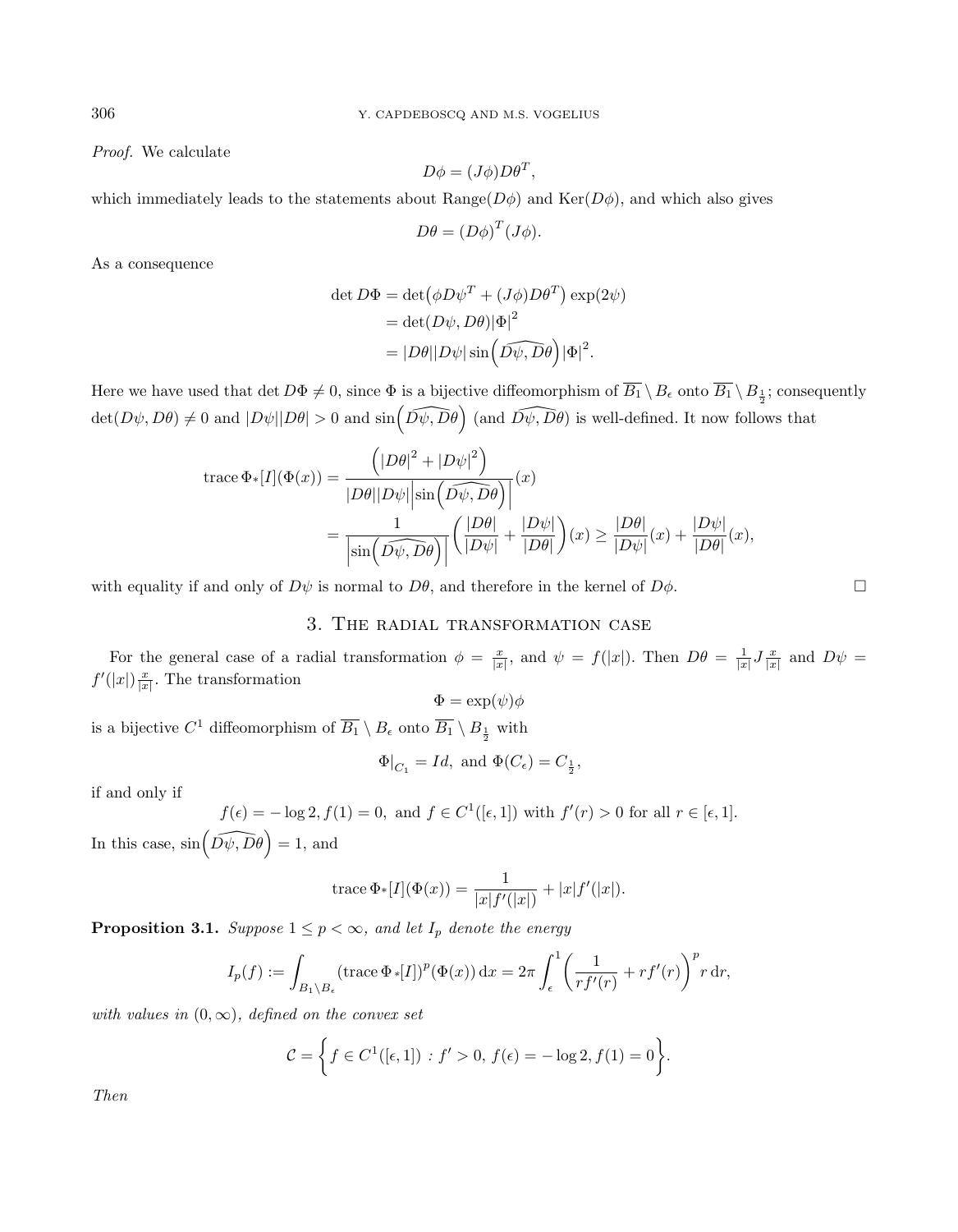- $I_p$  has a unique minimizer,  $f_p$ , in C.
- $f_p$  lies in  $C^{\infty}([\epsilon, 1])$ , and is the unique solution in C to the Euler–Lagrange equation

$$
\left( \left( \frac{1}{r f_p'(r)} + r f_p'(r) \right)^{p-1} \left( -\frac{1}{\left( f_p' \right)^2} + r^2 \right) \right)' = 0 \quad \text{in } [\epsilon, 1].
$$
 (E-L)

Proof. We start by establishing (part of) the last statement concerning the existence of a unique solution to the Euler–Lagrange equation (E-L). By integration, any  $C<sup>1</sup>$  solution to (E-L) must satisfy

$$
G(r f_p'(r)) = \frac{C}{r^2}
$$

for some constant C, with the function  $G : \mathbb{R}_+ \to \mathbb{R}$  given by

$$
G(t) = \left(\frac{1}{t} + t\right)^{p-1} \left(-\frac{1}{t^2} + 1\right).
$$

Now suppose  $1 < p < \infty$ . A simple calculation shows that G is monotonically increasing, with  $G(1) = 0$ ,  $\lim_{t\to 0_+} G(t) = -\infty$  and  $\lim_{t\to\infty} G(t) = \infty$ .  $G^{-1}$ :  $\mathbb{R} \to \mathbb{R}_+$  is thus well defined, and  $f_p$  has the form

$$
f_p(r) = \int_{\epsilon}^{r} f'_p(t) dt - \log 2 = \int_{\epsilon}^{r} t^{-1} G^{-1} \left(\frac{C}{t^2}\right) dt - \log 2,
$$

for some constant C. The constant C must be chosen so that  $f_p$  satisfies the boundary condition  $f_p(1) = 0$ . As  $C \to \int_{\epsilon}^{1} t^{-1} G^{-1}(\frac{C}{t^2}) dt - \log 2$  is continuous and monotonically increasing, with

$$
\int_{\epsilon}^{1} t^{-1} G^{-1} \left( \frac{C}{t^2} \right) dt - \log 2 \to \begin{cases} |\log \epsilon| - \log 2 > 0 & \text{when } C \to 0 \\ -\log 2 < 0 & \text{when } C \to -\infty \end{cases}
$$

it follows immediately that there exists a unique value  $C_0 < 0$  for which the boundary condition  $f_p(1) = 0$ is satisfied. This shows the uniqueness of the solution to the Euler–Lagrange equation in  $\mathcal{C}$ . Furthermore, the formula

$$
f_p(r) = \int_{\epsilon}^{r} t^{-1} G^{-1} \left( \frac{C_0}{t^2} \right) dt - \log 2
$$

<span id="page-4-0"></span>clearly gives rise to a  $C^{\infty}$  function in C which solves the equation (E-L), thus establishing the existence<sup>[3](#page-4-0)</sup>. A slightly modified argument works for  $p = 1$ , and in that case we find the (even more) explicit formula

$$
f_1: r \to \log\left(\frac{3r + \sqrt{9r^2 + 16(2-\epsilon)\left(\frac{1}{2}-\epsilon\right)}}{4(2-\epsilon)}\right).
$$

We now proceed to show that  $f_p$  is the unique minimizer of  $I_p$  in C. Since the function  $(0, \infty) \ni x \to \left(\frac{1}{x} + x\right)^p \in$  $(0, \infty)$  is strictly convex, it follows immediately that  $I_p$  is strictly convex on C. Now suppose there existed a function  $g \in \mathcal{C}$  with  $I_p(g) < I_p(f_p)$ . The convexity of the functional  $I_p$  implies that

$$
\frac{\mathrm{d}}{\mathrm{d}\tau}\Big|_{\tau=0}I_p(f_p+\tau(g-f_p))\leq I_p(g)-I_p(f_p)<0,
$$

<sup>3</sup>With  $z_p(t) = G^{-1}(C/t^2)$ ,  $C < 0$ , one has the formula

$$
\int t^{-1}z_p(t) = \frac{1}{2}\log\frac{1+z_p(t)}{1-z_p(t)} + (p-1)\left(\arctan z_p(t) - \frac{1}{2}z_p(t)\right) + \text{const}
$$

for the indefinite integral of  $z_p(t)/t$ . This formula proves extremely useful when computing the  $f_p$ 's, and in particular their  $\epsilon \to 0$ limits, numerically.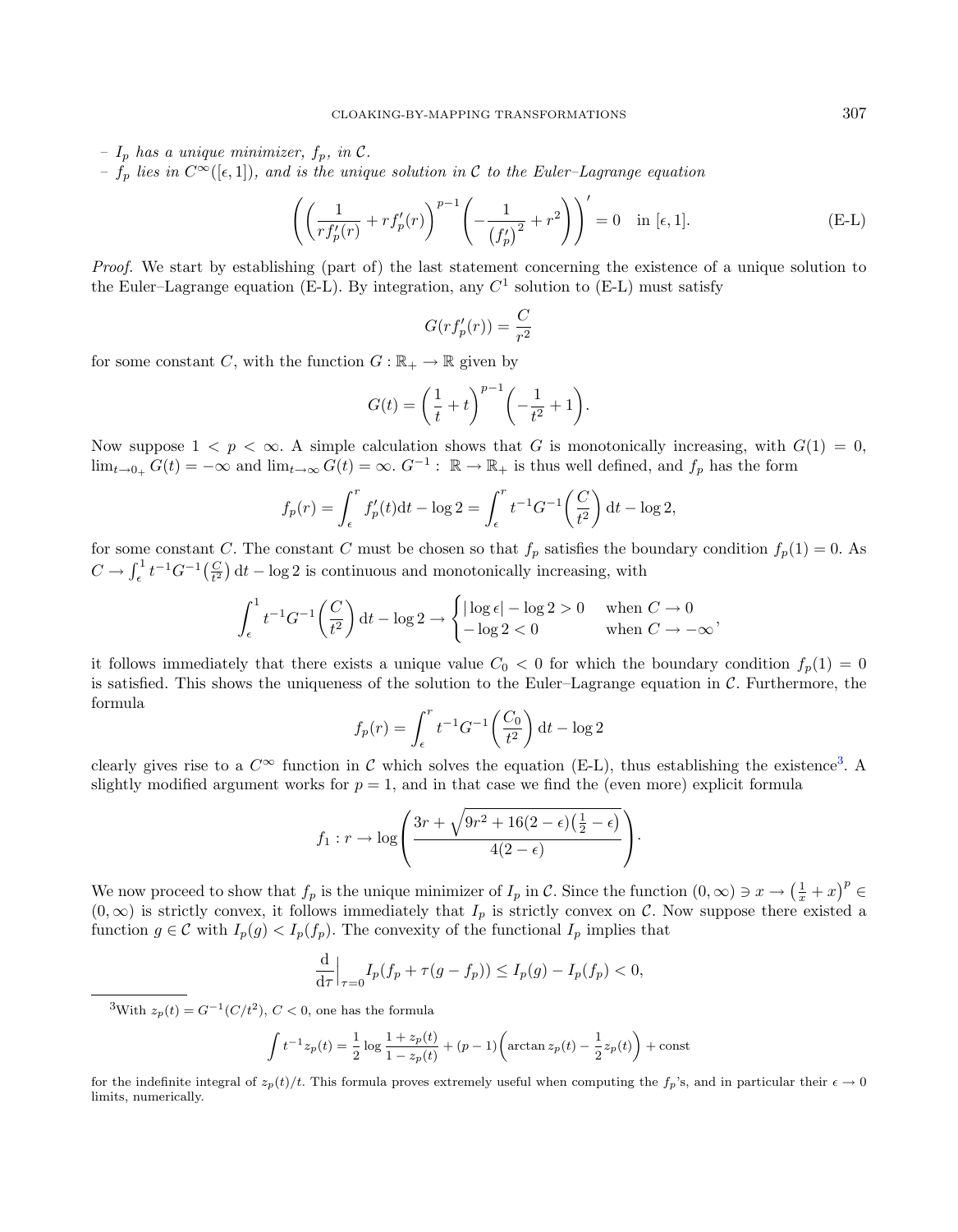or

$$
\int_{\epsilon}^{1} \left( \frac{1}{r f'(r)} + r f'(r) \right)^{p-1} \left( -\frac{1}{\left( f'_p \right)^2} + r^2 \right) (g - f_p)' \, \mathrm{d} r < 0,
$$

in contradiction with the fact that  $f_p$  is a solution to the Euler–Lagrange equation (E-L). This verifies that  $f_p$ is a minimizer of  $I_p$  in C. The fact that the minimizer is unique follows immediately from the strict convexity of  $I_p$ .

**Remark.** The logarithmic amplitude  $f_1$  gives rise to the transformation

$$
\Phi_1 = \left(\frac{3|x| + \sqrt{9|x|^2 + 16(2-\epsilon)\left(\frac{1}{2}-\epsilon\right)}}{4(2-\epsilon)}\right)\frac{x}{|x|}.
$$

We compute

$$
I_1(f_1) = 2\pi \int_{\epsilon}^1 \left( \frac{1}{f_1'(r)} + r^2 f_1'(r) \right) dr = 2\pi \left( 1 - \epsilon^2 + \frac{2}{3} (2\epsilon - 1)^2 \right).
$$

By comparison, the radial affine transformation

$$
\Phi_{ra} = \left(\frac{|x| - 1}{2(1 - \epsilon)} + 1\right) \frac{x}{|x|},
$$

with logarithmic amplitude

$$
f_{ra}(r) = \log\bigg(\frac{r-1}{2(1-\epsilon)} + 1\bigg).
$$

has

$$
I_1(f_{ra}) = 2\pi \int_{\epsilon}^{1} \left( \frac{1}{f'_{ra}(r)} + r^2 f'_{ra}(r) \right) dr = 2\pi \left( 1 - \epsilon^2 + \ln 2(2\epsilon - 1)^2 \right) \ge I_1(f_1).
$$

Equality occurs only when  $\epsilon = \frac{1}{2}$  (when the associated transformations are both the identity).

Turning to maximum norm, we consider the minimization

$$
\mathcal{I}_{\infty} = \inf_{f \in \mathcal{C}} \sup_{[\epsilon,1]} \left( \frac{1}{r f'(r)} + r f'(r) \right).
$$

We note that

$$
\mathcal{I}_{\infty} = \inf_{K>1} \left\{ \frac{1}{K} + K : \exists f \in \mathcal{C} \text{ with } \sup_{r \in [\epsilon, 1]} \left\{ \frac{1}{r f'(r)} + r f'(r) \right\} \le \frac{1}{K} + K \right\}
$$
  
\n
$$
\ge \inf_{K>1} \left\{ \frac{1}{K} + K : \exists f \in \mathcal{C} \text{ with } \frac{1}{K} |\log r| \le |f(r)| \right\}
$$
  
\n
$$
\ge \inf \left\{ \frac{1}{K} + K : \frac{|\log \epsilon|}{\log 2} \le K \right\} = \frac{\log 2}{|\log \epsilon|} + \frac{|\log \epsilon|}{\log 2}.
$$

Here we have used that, if  $f \in \mathcal{C}$  and if  $K > 1$ , then

$$
\frac{1}{rf'(r)} + rf'(r) \le \frac{1}{K} + K \text{ in } (\epsilon, 1) \implies \frac{1}{Kr} \le f'(r) \le \frac{K}{r} \text{ in } (\epsilon, 1)
$$

$$
\implies \frac{1}{K} |\log r| \le |f(r)| \le K |\log r| \text{ in } (\epsilon, 1).
$$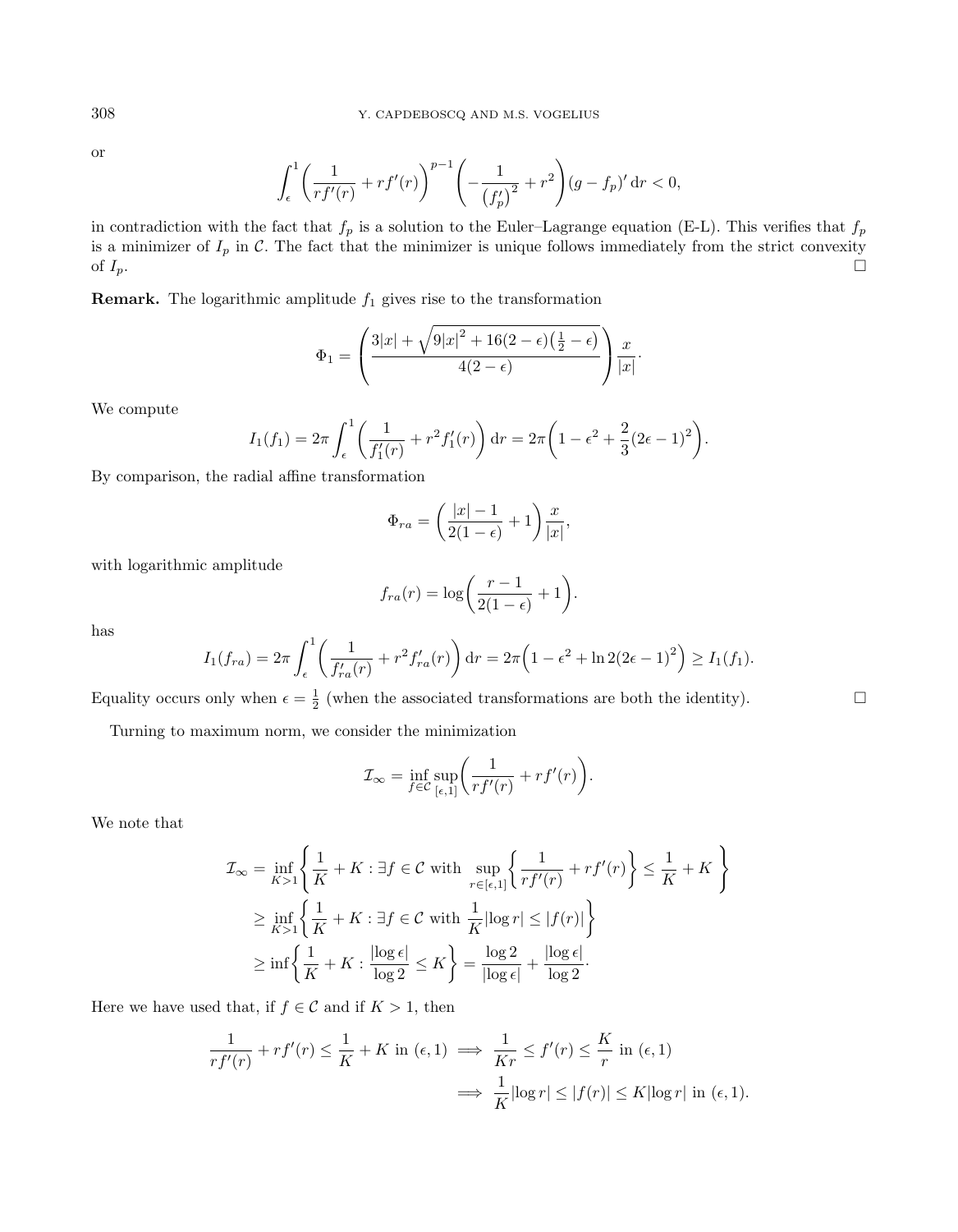On the other hand, the function

$$
f_{\infty}(r) = \frac{\log 2}{|\log \epsilon|} \log r \tag{3.1}
$$

lies in C, and has  $I_{\infty}(f_{\infty}) = \frac{\log 2}{|\log \epsilon|} + \frac{|\log \epsilon|}{\log 2}$ .

It now follows immediately that  $f_{\infty}$  is a minimizer of  $I_{\infty}$  in C. The following graph shows the amplitudes  $\exp f_{ra}$  (dashed orange line),  $\exp f_1$ ,  $\exp f_2$ ,  $\exp f_3$ ,  $\exp f_5$ ,  $\exp f_8$ ,  $\exp f_{13}$  and  $\exp f_{\infty}$  (solid lines from red to green), for  $\epsilon = 1/1000$ . For illustration we have included the limiting amplitude of  $\exp f_3$  as  $\epsilon$  tends to zero. This is shown as a dotted line next to  $\exp f_3$ .



The optimal radial map for the  $L^{\infty}$  norm given by

$$
\Phi_{\infty}: x \to \exp f_{\infty}(|x|) \frac{x}{|x|} = |x|^{\frac{\log 2}{|\log \epsilon|} - 1} x
$$

is very similar to the one computed in [\[6\]](#page-12-3) for a slightly different criterion. It is well approximated by one of the radial changes of variable suggested in [\[11\]](#page-13-1) for an appropriate parameter choice. The maps associated with all these amplitudes are radial, but the materials obtained by push-forward transformations are not isotropic. A number of articles have investigated how to best achieve similar cloaking effects with layers of isotropic materials  $[1-3,6,7,11]$  $[1-3,6,7,11]$  $[1-3,6,7,11]$  $[1-3,6,7,11]$  $[1-3,6,7,11]$ . In this context we note that, it is well known from homogenization theory that the field responses of effective anisotropic impedance matrices are well approximated by those arising from constructs based on multiple fine isotropic laminates. The  $L^p$  optimal maps  $\Phi_p(x) = \exp f_p(|x|) \frac{x}{|x|}$ ,  $1 \leq p < \infty$  (just as  $\Phi_{ra}$ ) have non-trivial limits as  $\epsilon \to 0$ , corresponding to maps of the punctured unit disk to the annulus  $\overline{B_1} \setminus B_{1/2}$ . However, the map  $\Phi_{\infty}$  degenerates as  $\epsilon \to 0$ , as it approaches  $\frac{x}{|x|}$ , except for a vanishing boundary layer. The  $L^p$  optimal maps  $\Phi_p$ ,  $1 \leq p < \infty$ , to the best of our knowledge, do not appear in other works.

#### 4. Optimality of radial transforms

We now return to the general, two dimensional case. By introducing  $u = \psi$  and  $V = -JD\theta$  in the formula

trace 
$$
\Phi
$$
<sub>\*</sub>[*I*]( $\Phi$ (*x*)) =  $\frac{|D\psi|^2 + |D\theta|^2}{\det(D\psi, D\theta)}(x)$ ,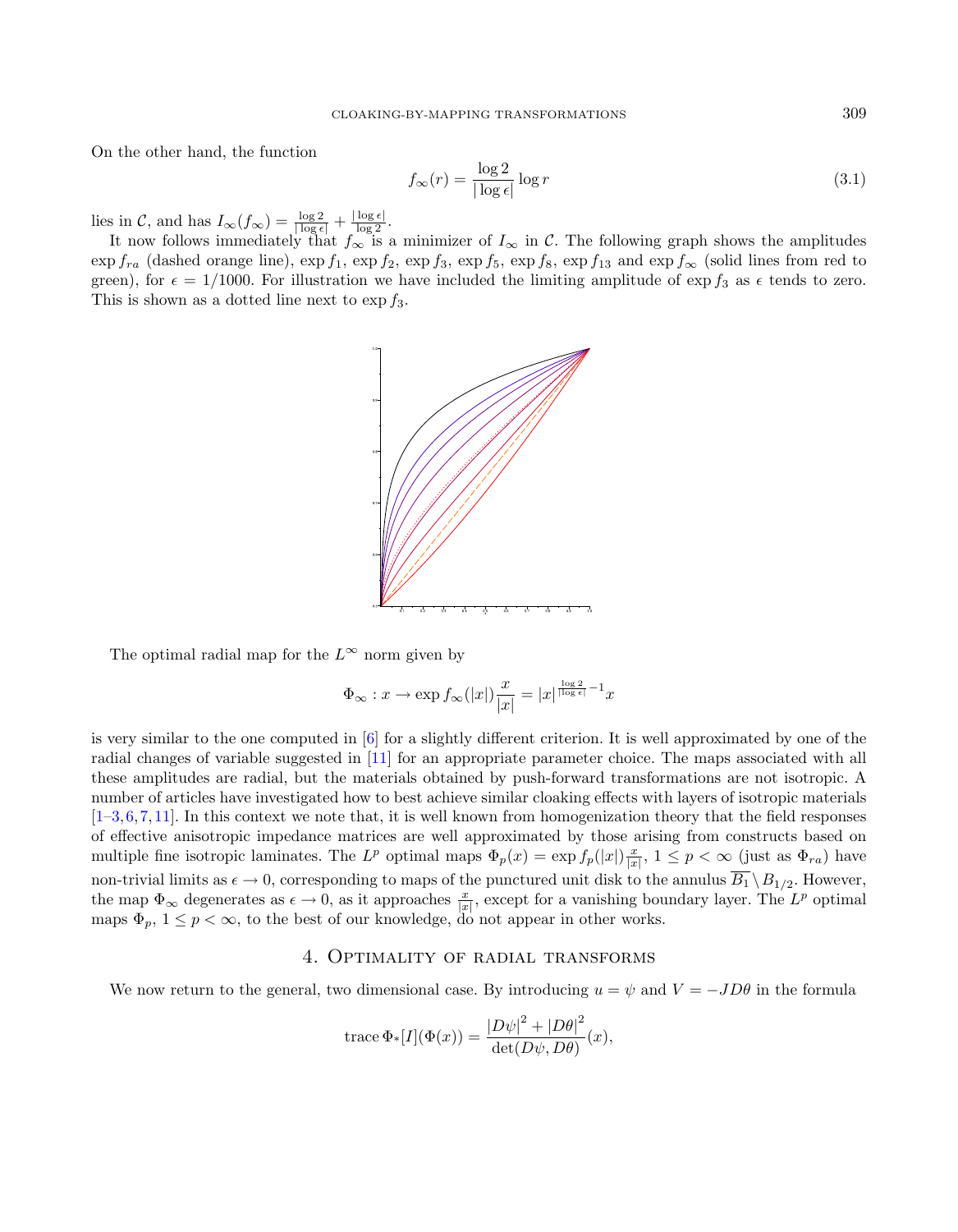we obtain

trace 
$$
\Phi
$$
<sub>\*</sub>[*I*]( $\Phi$ (*x*)) =  $\frac{|Du|^2 + |V|^2}{Du \cdot V}$ (*x*).

Similarly, by introducing  $u = \theta$  and  $V = JD\psi$ , we obtain

trace 
$$
\Phi
$$
<sub>\*</sub>[*I*]( $\Phi$ (*x*)) =  $\frac{|Du|^2 + |V|^2}{Du \cdot V}$ (*x*).

We thus notice that the problem of minimizing

$$
I_p(\Phi) = \int_{B_1 \setminus B_{\epsilon}} (\operatorname{trace} \Phi_*[I])^p(\Phi(x)) \, dx
$$

with respect to  $\psi$  given  $\theta$ , and with respect to  $\theta$ , given  $\psi$  merely differs by a change of the convex test set for u (essentially relating to boundary conditions). Let  $\arg \in C^{\infty}(\overline{B_1} \setminus B_{\epsilon}; \mathbb{R}/2\pi\mathbb{Z})^4$  $\arg \in C^{\infty}(\overline{B_1} \setminus B_{\epsilon}; \mathbb{R}/2\pi\mathbb{Z})^4$  denote the standard argument function. We introduce the convex sets

$$
C_{\theta} = C^{2,\alpha}(\overline{B_1} \setminus B_{\epsilon}; \mathbb{R}/2\pi\mathbb{Z}) \cap \{u|_{C_1} = \text{arg}\} \text{ and}
$$
  

$$
C_{\psi} = C^{2,\alpha}(\overline{B_1} \setminus B_{\epsilon}; \mathbb{R}) \cap \{u|_{C_{\epsilon}} = -\log 2, u|_{C_1} = 0\},
$$

<span id="page-7-4"></span>for some fixed  $\alpha > 0$ .

**Proposition 4.1.** Given  $C = C_{\psi}$  and a fixed  $V \in C^0(\overline{B_1} \setminus B_{\epsilon}; \mathbb{R}^2)$ , or  $C = C_{\theta}$  and a fixed  $V \in C^0(\overline{B_1} \setminus B_{\epsilon}; \mathbb{R}^2)$ , and given  $n \geq 1$ , we introduce

$$
\mathcal{C}_n = \left\{ u \in \mathcal{C} : Du \cdot V \ge \frac{1}{n} \quad \text{and} \quad ||u||_{C^{2,\alpha}(\overline{B_1} \setminus B_\epsilon)} \le n \right\}.
$$

Suppose  $\mathcal{C}_{N_0} \neq \emptyset$ , for some  $N_0 \geq 1$ . Given any  $1 \leq p < \infty$ , the functional  $F_p : \mathcal{C}_n \to \mathbb{R}$ ,  $n \geq N_0$ , defined by

<span id="page-7-3"></span><span id="page-7-2"></span>
$$
u \to F_p(u) = \int_{B_1 \backslash B_{\epsilon}} \left( \frac{|Du|^2 + |V|^2}{Du \cdot V} \right)^p dx
$$

is strictly convex, continuous, and attains its infimum on  $C_n$  at a unique minimizer. If the unique minimizer, u, lies in  $\text{int}(\mathcal{C}_n)^5$  $\text{int}(\mathcal{C}_n)^5$ , then it satisfies the associated Euler–Lagrange equation

$$
\operatorname{div}\left(\left(\frac{|Du|^2+|V|^2}{Du\cdot V}\right)^{p-1}\left(\frac{2Du}{Du\cdot V}-\frac{|Du|^2+|V|^2}{(Du\cdot V)^2}V\right)\right)=0\quad\text{in }B_1\setminus\overline{B_\epsilon},\tag{4.1}
$$

<span id="page-7-1"></span><span id="page-7-0"></span>and in the case  $\mathcal{C} = \mathcal{C}_{\theta}$ , the additional boundary condition

$$
\left(\frac{2Du}{Du\cdot V} - \frac{|Du|^2 + |V|^2}{(Du\cdot V)^2}V\right)\cdot\frac{x}{|x|} = 0 \quad \text{on } C_{\epsilon}.
$$
\n(4.2)

Conversely, if there exists a solution to [\(4.1\)](#page-7-2) (and [\(4.2\)](#page-7-3) in case  $\mathcal{C} = \mathcal{C}_{\theta}$ ) which lies in  $\mathcal{C} \cap$  $\{Du\cdot V>0 \text{ on } \overline{B_1}\setminus B_\epsilon\},\$  then, for some  $N\geq 1$ , this is the unique minimizer of  $F_p$  in  $\mathcal{C}_n$ , for any  $n\geq N$ . Consequently this u is also the unique minimizer of  $F_p$  in  $\mathcal{C} \cap \{Du \cdot V > 0 \text{ on } \overline{B_1} \setminus B_\epsilon\}.$ 

 $\overline{A_{\text{The}}} \quad \text{ space } \quad C^{\infty}\left(\overline{B_1} \setminus B_{\epsilon}; \mathbb{R}/2\pi\mathbb{Z}\right) \quad \text{is} \quad \text{defined} \quad \text{as} \quad \left\{u \in C^1\left(\overline{B_1} \setminus B_{\epsilon}; \mathbb{R}/2\pi\mathbb{Z}\right) : Du \in C^{\infty}\left(\overline{B_1} \setminus B_{\epsilon}; \mathbb{R}^2\right) \right\}. \quad \text{Similarly}$  $C^{2,\alpha}(\overline{B_1} \setminus B_\epsilon; \mathbb{R}/2\pi\mathbb{Z}) = \{u \in C^1(\overline{B_1} \setminus B_\epsilon; \mathbb{R}/2\pi\mathbb{Z}) : Du \in C^{1,\alpha}(\overline{B_1} \setminus B_\epsilon; \mathbb{R}^2) \}.$ 

<sup>&</sup>lt;sup>5</sup>The interior is formed relative to  $\mathcal{C}_{\psi}$  or  $\mathcal{C}_{\theta}$  with the  $C^{2,\alpha}$  topology, respectively.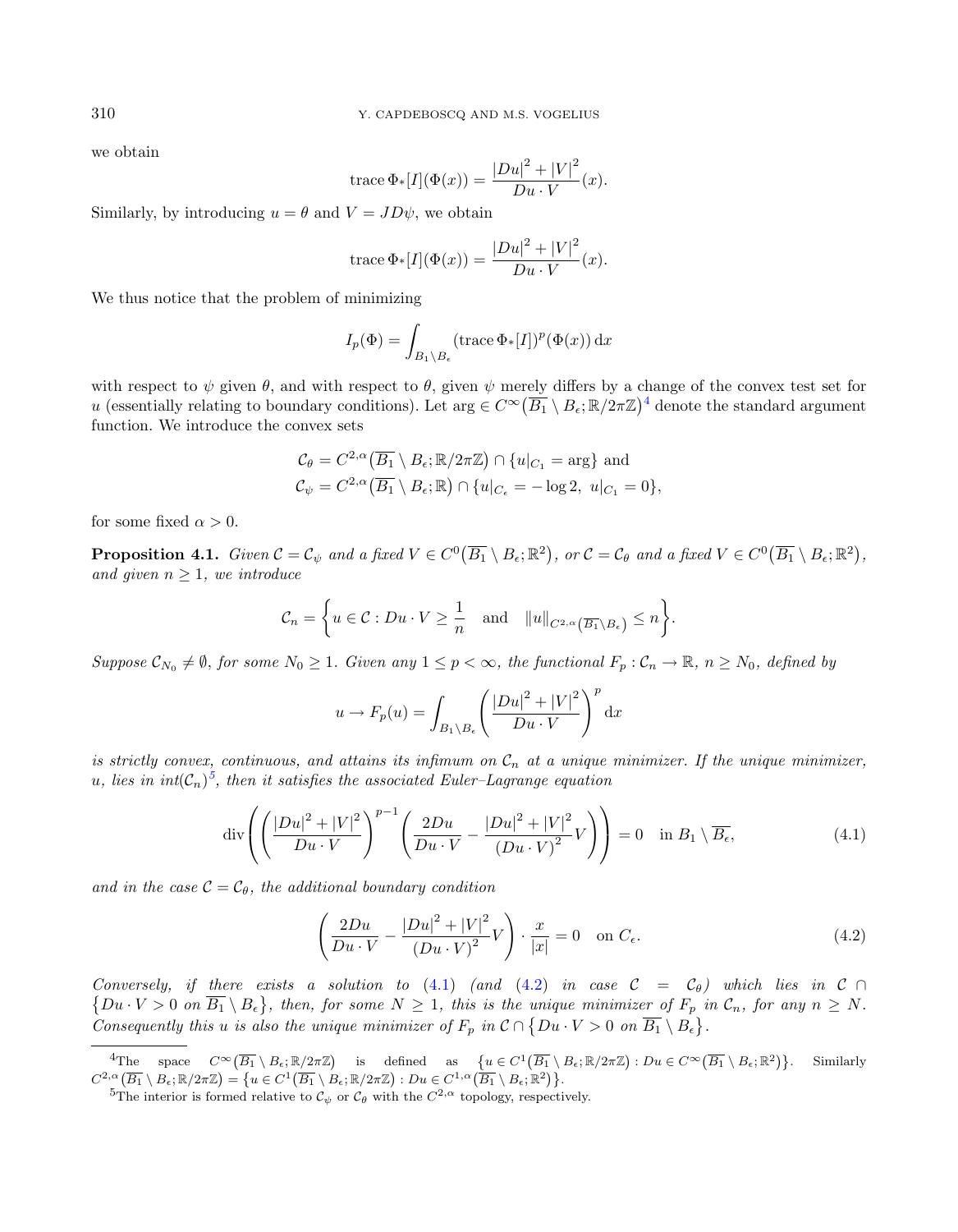For the proof of Proposition [4.1](#page-7-4) we shall need the following lemma.

**Lemma 4.2.** For any  $1 \leq p < \infty$ , and any  $A > 0$ , the function  $G_p[A] : (0, \infty) \times \mathbb{R} \to \mathbb{R}_+$ , given by

$$
(x,y) \rightarrow \left(\frac{A}{x} + \frac{x}{A} + \frac{x}{A} \left(\frac{y}{x}\right)^2\right)
$$

 $\overline{p}$ 

is convex. Furthermore,

$$
G_p[A](x,y) - \frac{2A^4}{(A^2 + M^2)^3} (x^2 + y^2)
$$

is convex on  $B_M = \{(x, y) : x^2 + y^2 < M^2\}.$ 

*Proof.* The function  $x \to \frac{A}{x} + \frac{x}{A}$  is strictly convex and positive valued on  $(0, \infty) \times \mathbb{R}$ . The map  $(x, y) \to \frac{1}{A} \frac{y^2}{x}$  $\frac{y}{x}$  is convex and positive on  $(0, \infty) \times \mathbb{R}$ . Indeed, its Hessian has eigenvalues 0 and  $\frac{2}{A} \frac{x^2 + y^2}{x^3}$ . The sum of two convex (and positive valued) functions is convex (and positive valued), and the composition of it with  $z \to z^p$ , a monotonically increasing and convex function on  $(0, \infty)$ , results in a convex (positive valued) function.

To establish the second assertion, we compute lower bounds for  $D^2G_p[A]$ . It is a fact that the lowest eigenvalue of a symmetric positive definite matrix is bounded below by the quotient of the determinant over the trace. We compute that for  $p \geq 1$ ,

$$
\frac{\det(D^2 G_p[A])}{\operatorname{tr}(D^2 C_p[A])} > \frac{4p}{p+1} G_p[A] \frac{A^4}{(A^2 + x^2 + y^2)^3} \ge 4 \frac{A^4}{(A^2 + x^2 + y^2)^3}.
$$

In particular, on the ball  $B_M = \{(x, y) : x^2 + y^2 < M^2\}$  we have

$$
D^{2}G_{p}[A](x,y) > \frac{4A^{4}}{(A^{2}+M^{2})^{3}}I.
$$

This immediately leads to the second assertion of the lemma.

We are now ready for the proof of Proposition [4.1.](#page-7-4)

*Proof.* Given  $u \in \mathcal{C}_n$ , we define

$$
P_V(Du) = Du \cdot \frac{V}{|V|}
$$
, and  $P_{V^{\perp}}(Du) = Du \cdot \frac{JV}{|V|}$ .

Then

$$
\left(\frac{|Du|^2+|V|^2}{Du\cdot V}\right)^p = \left(\frac{|V|}{P_V(Du)} + \frac{P_V(Du)}{|V|} + \frac{P_V(Du)}{|V|}\left(\frac{P_{V^\perp}(Du)}{P_V(Du)}\right)^2\right)^p
$$
  
=  $G_p[|V|](P_V(Du), P_{V^\perp}(Du)).$ 

Note that  $\mathcal{C}_{N_0} \neq \emptyset$  implies inf $|V| > 0$ . On  $\mathcal{C}_n$ ,  $|P_V(Du)|^2 + |P_{V^{\perp}}(Du)|^2 \leq n^2$ , and therefore for any  $u, v \in \mathcal{C}_n$ ,  $n \geq N_0$ , and any  $\tau \in [0,1]$ 

$$
G_p[|V|](P_V(D(\tau u + (1 - \tau)v)), P_{V^{\perp}}(D(\tau u + (1 - \tau)v)))
$$
  
\n
$$
\leq \tau G_p[|V|](P_V(Du), P_{V^{\perp}}(Du)) + (1 - \tau)G_p[|V|](P_V(Dv), P_{V^{\perp}}(Dv))
$$
  
\n
$$
- \tau (1 - \tau)K|D(u - v)|^2,
$$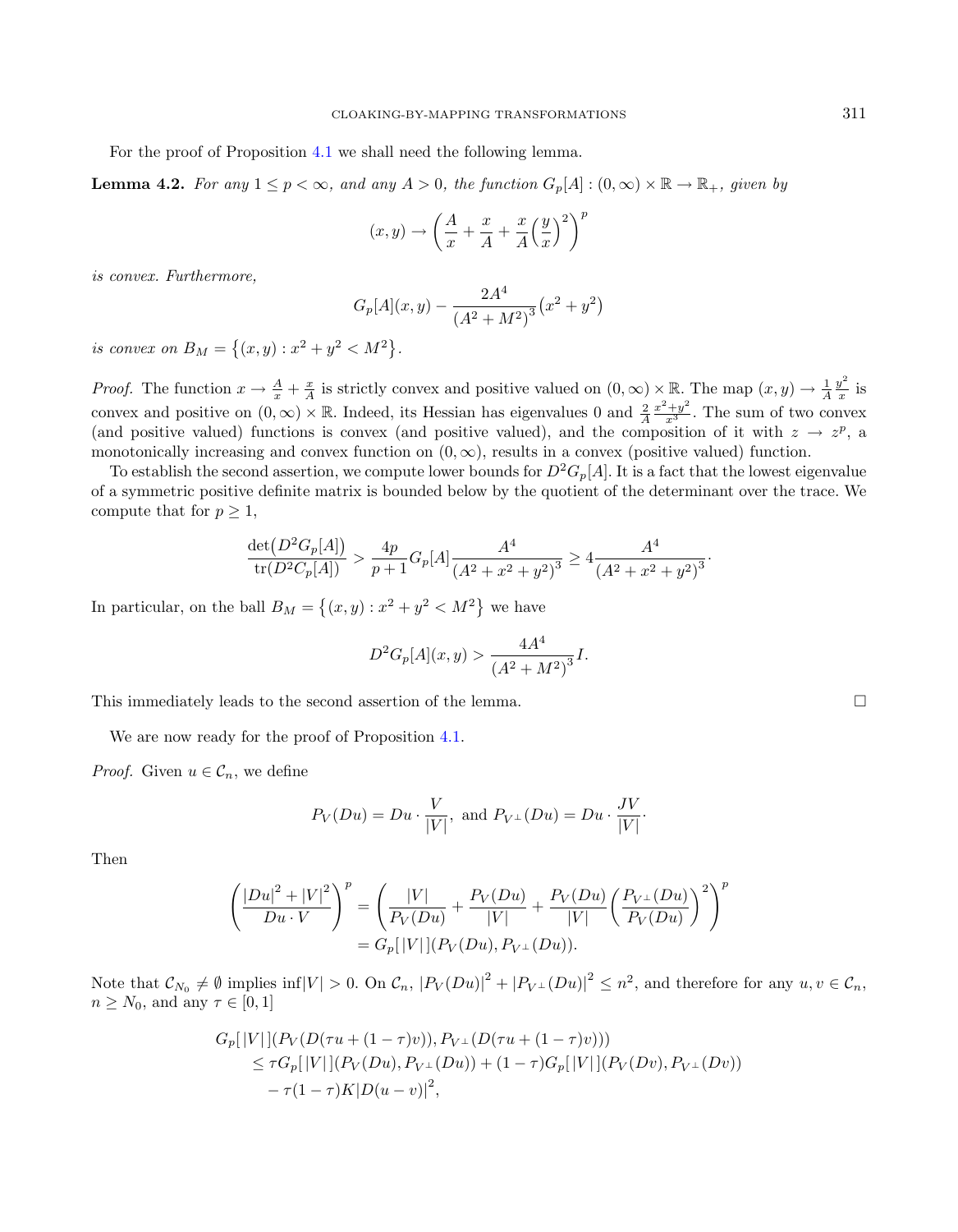with

$$
K = \frac{2 \inf |V|^4}{\left(n^2 + \sup |V|^2\right)^3} > 0.
$$

For  $u, v \in \mathcal{C}_n$ , and  $\tau \in [0, 1]$ , we thus get

$$
F_p(\tau u + (1 - \tau)v) \le \tau F_p(u) + (1 - \tau)F_p(v) - \tau (1 - \tau)K \int_{B_1 \setminus B_\epsilon} |D(u - v)|^2 dx,
$$

and so  $F_p$  is strictly convex on  $\mathcal{C}_n$ . In regards to continuity, let  $u_m$  be a sequence in  $\mathcal{C}_n$  with  $u_m \to u$  in the  $C^1$ topology. Then the functions

$$
x \to G_p[|V|](P_V(Du_m), P_{V^{\perp}}(Du_m))(x)
$$

are measurable, non negative, uniformly bounded, and converge pointwise to the function

$$
x \to G_p[|V|](P_V(Du), P_{V^{\perp}}(Du))(x).
$$

Thanks to the Lebesgue Dominated Convergence Theorem, this implies

<span id="page-9-0"></span>
$$
\lim F_p(u_m) = F_p(u).
$$

Since  $\mathcal{C}_n$  is compact with respect to the  $C^1$  topology, the  $C^1$  continuity of  $F_p$  implies the existence of a minimizer. The convexity of  $\mathcal{C}_n$  and the strict convexity of  $F_p$  yields the uniqueness of the minimizer. A computation shows that for any  $u \in \mathcal{C}_n$ ,  $F_p$  is Gâteaux-differentiable at u, and its differential is given by

$$
\langle DF_p(u), h \rangle = \int_{B_1 \setminus B_{\epsilon}} p \left( \frac{|Du|^2 + |V|^2}{Du \cdot V} \right)^{p-1} \left( \frac{2Du}{Du \cdot V} - \frac{|Du|^2 + |V|^2}{(Du \cdot V)^2} V \right) \cdot Dh \, dx,
$$

for  $h \in C^1$ . Note that  $u \in \mathcal{C}_n$  is the unique minimizer if and only if for all  $v \in \mathcal{C}_n$  there holds

$$
\langle DF_p(u), v - u \rangle \ge 0. \tag{4.3}
$$

If the minimizer lies in the interior of  $C_n$ , [\(4.3\)](#page-9-0) implies

$$
\langle DF_p(u), h \rangle = 0
$$

for all  $h \in C^{2,\alpha} \cap \{h=0 \text{ on } C_{\epsilon} \text{ and } C_1\}$ , if  $\mathcal{C} = \mathcal{C}_{\psi}$ , and for all  $h \in C^{2,\alpha} \cap \{h=0 \text{ on } C_1\}$ , if  $\mathcal{C} = \mathcal{C}_{\theta}$ ; in other words, *u* satisfies the Euler–Lagrange equation [\(4.1\)](#page-7-2) (or (4.1) and [\(4.2\)](#page-7-3) when  $C = C_{\theta}$ ). Conversely, if  $w \in \mathcal{C} \cap \{Du \cdot V > 0 \text{ on } \overline{B_1} \setminus B_\epsilon\}$  satisfies [\(4.1\)](#page-7-2) (and [\(4.2\)](#page-7-3) if  $\mathcal{C} = \mathcal{C}_\theta$ ), then, for some N, it lies in  $\mathcal{C}_n$  for all  $n \geq N$ , and it satisfies  $\langle DF_p(w), v - w \rangle = 0$  (in particular  $\geq 0$ ) for all  $v \in C_n$ ; w is thus the unique minimizer of  $F_p$  in  $\mathcal{C}_n$  for any  $n \geq N$ . It follows immediately that w is a minimizer of  $F_p$  in  $\mathcal{C} \cap \{Du \cdot V > 0$  on  $\overline{B_1} \setminus B_\epsilon\}$ . The uniqueness of this minimizer follows from the strict convexity of  $F_p$  on  $\mathcal{C}_n$  for any n.

<span id="page-9-1"></span>**Corollary 4.3.** A global  $C^{2,\alpha}$  minimizer  $(\psi, \theta)$  of  $I_p$ , subject to  $\psi = -\log 2$  at  $|x| = \epsilon$ ,  $\psi = 0$  and  $\theta = \arg$  at  $|x| = 1$ , and  $\det(D\psi, D\theta) > 0$  on  $\overline{B_1} \setminus B_{\epsilon}$ , satisfies

$$
\operatorname{div}\left(\left(\frac{|D\psi|^2 + |D\theta|^2}{\det(D\psi, D\theta)}\right)^p \left(\frac{2D\psi}{|D\psi|^2 + |D\theta|^2} + \frac{JD\theta}{\det(D\psi, D\theta)}\right)\right) = 0,
$$

and

$$
\operatorname{div}\left(\left(\frac{|D\psi|^2+|D\theta|^2}{\det(D\psi,D\theta)}\right)^p\left(\frac{2D\theta}{|D\psi|^2+|D\theta|^2}-\frac{JD\psi}{\det(D\psi,D\theta)}\right)\right)=0.
$$

Furthermore,

$$
\left(\frac{|D\psi|^2 + |D\theta|^2}{\det(D\psi, D\theta)} JD\psi - 2D\theta\right) \cdot \frac{x}{|x|} = 0 \text{ on } \{|x| = \epsilon\}.
$$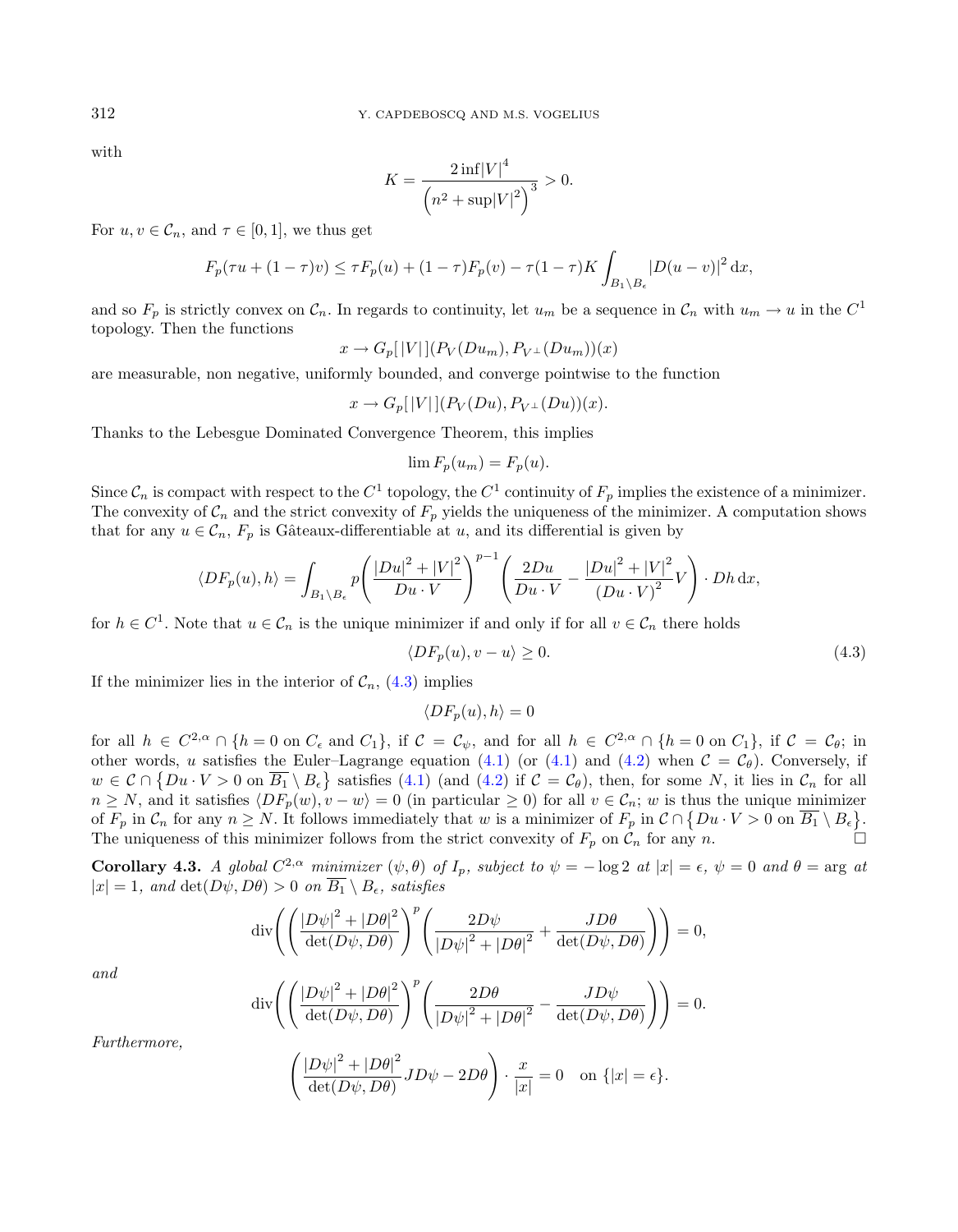

<span id="page-10-1"></span>FIGURE 1. Illustration of the conclusions of Corollary [4.4.](#page-10-0)

<span id="page-10-2"></span>*Proof.* The  $\psi$  component of this global minimizer automatically lies in  $\text{int}(\mathcal{C}_n)$  with  $\mathcal{C} = \mathcal{C}_{\psi}$  and  $V = -JD\theta$  for some n, and it is a minimizer of  $F_p$  in  $C_n$ . The first equation of this corollary is now simply the Euler–Lagrange [\(4.1\)](#page-7-2) for such a minimizer. Similarly, the  $\theta$  component of this global minimizer lies in  $\text{int}(\mathcal{C}_n)$  with  $\mathcal{C} = \mathcal{C}_{\theta}$  and  $V = JD\psi$  for some n, and is a minimizer of  $F_p$  in  $\mathcal{C}_n$ . The two last equations of this corollary are simply the Euler–Lagrange  $(4.1)$  and the boundary condition  $(4.2)$  satisfied by such a minimizer.

<span id="page-10-0"></span>**Corollary 4.4.** Let  $f_p$  be the function introduced in Proposition [3.1.](#page-3-0) The transformation  $x \to f_p(|x|) \frac{x}{|x|}$ , or rather the function pair  $(f_p(|x|), \arg(x))$  satisfies the three Euler–Lagrange equations from Corollary [4.3.](#page-9-1) As a consequence

$$
I_p\left(f_p(|x|)\frac{x}{|x|}\right) \le I_p\left(\psi(x)\frac{x}{|x|}\right),\tag{4.4}
$$

 ${\it for\ any\ } \psi \in {\cal C}_\psi \cap \Big\{ D\psi(x) \cdot \frac{x}{|x|} > 0 \,\, {\it on}\,\, \overline{B_1} \setminus B_\epsilon \Big\}.$  The last two Euler–Lagrange equations from Corollary [4.3](#page-9-1) are actually satisfied by any pair  $(f(|x|), arg(x))$ , with  $f \in \{f \in C^{2,\alpha}([\epsilon, 1]) : f' > 0, f(\epsilon) = -\log 2, f(1) = 0\}$ . As a consequence

$$
I_p\left(f_p(|x|)\frac{x}{|x|}\right) \le I_p\left(f(|x|)\frac{x}{|x|}\right) \le I_p(f(|x|)\phi(x)),\tag{4.5}
$$

 $\begin{array}{lll} \textit{for any $\phi(x)$} & = & (\cos(\theta(x)),\sin(\theta(x))^{t}, \textit{ with } \theta \in \mathcal{C}_\theta \cap \Big\{ D\theta \cdot J\frac{x}{|x|} > 0 \textit{ on } \overline{B_1} \setminus B_\epsilon \Big\} \textit{ and any } f \in \mathcal{C}_\theta \end{array}$  ${f \in C^{2,\alpha}([\epsilon,1]) : f' > 0, f(\epsilon) = -\log 2, f(1) = 0}.$ 

Proof. Direct calculations verify that the first Euler–Lagrange equation from Corollary [4.3](#page-9-1) is satisfied by the pair  $(f_p(|x|), \arg(x))$ , and that the last two Euler–Lagrange equations from Corollary [4.3](#page-9-1) are satisfied by any pair  $(f(|x|), \arg(x))$ , with  $f \in \{f \in C^{2,\alpha}([\epsilon, 1]) : f' > 0, f(\epsilon) = -\log 2, f(1) = 0\}$ . The inequality  $(4.4)$  now follows immediately from the last statement in Proposition [4.1](#page-7-4) in the case  $\mathcal{C} = \mathcal{C}_{\psi}$  and  $V = -JD \arg(x) = \frac{1}{|x|} \frac{x}{|x|}$ . The first inequality in  $(4.5)$  is a direct consequence of  $(4.4)$ . The second inequality follows from the last statement in Proposition [4.1](#page-7-4) in the case  $\mathcal{C} = \mathcal{C}_{\theta}$  and  $V = JDf(|x|) = f'(|x|)J\frac{x}{|x|}$ .

#### 5. Optimal cloaks for simply connected domains

So far our study has focused on the situation where the cloaks are constructed from diffeomorphisms of the classical annulus  $B_1 \setminus B_\epsilon$  to the classical annulus  $B_1 \setminus B_{\frac{1}{2}}$ , and the corresponding push-forwards of the identity matrix. In a more general setting, one could consider instead three simply connected domains,  $\omega_{\epsilon} \subset \omega_{\frac{1}{2}} \subset \Omega$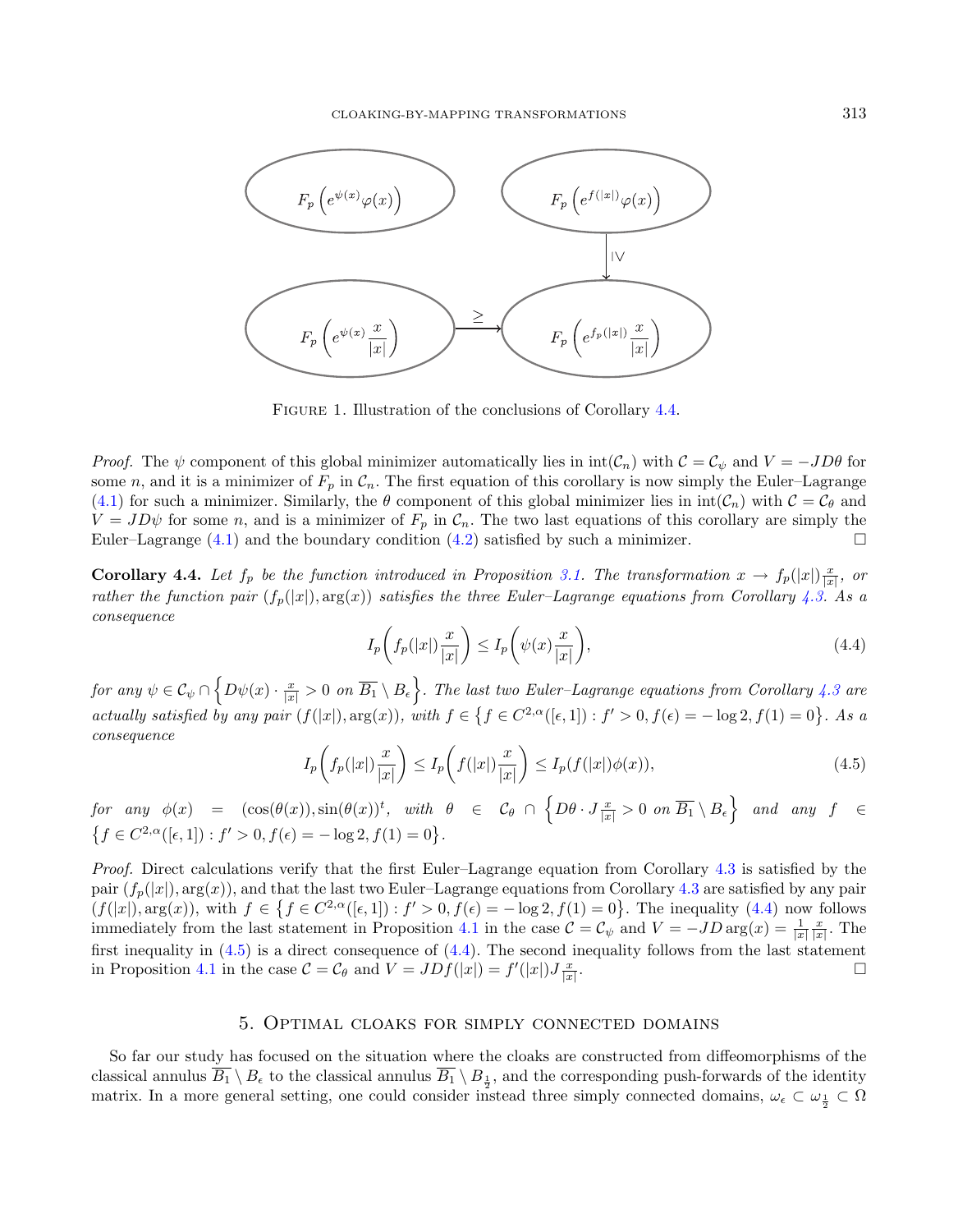<span id="page-11-0"></span>

FIGURE 2. Cloaking by mapping where  $\Omega = \sinh(B_1)$ , with  $\epsilon = 1/10$ .

containing the origin (where  $\omega_{\epsilon}$  is comparable to  $B_{\epsilon}$ ) and a bijective diffeomorphism  $\Psi_{\epsilon} : \Omega \setminus \omega_{\epsilon} \to \Omega \setminus \omega_{\frac{1}{2}}$ , such that  $\Psi_{\epsilon} = Id$  on  $\partial\Omega$  and  $\Psi_{\epsilon}(\partial\omega_{\epsilon}) = \partial\omega_{\frac{1}{2}}$ . As before, the material parameters of the cloak would be the push-forward of I by  $\Psi_{\epsilon}$ . Any smooth globally minimizing transformation would still satisfy the Euler–Lagrange equations of Corollary [4.3,](#page-9-1) if we continue to use the energy  $I_p$ . We note that the convexity properties established in Proposition [4.1](#page-7-4) suggest a possible numerical strategy to search for a minimizer, namely: alternatingly performing a minimization with respect to angle (for fixed logarithmic amplitude) and a minimization with respect to logarithmic amplitude (for fixed angle).

The goal of this section is to show that for general geometries one should (naturally) not expect the optimal transformations to be radial. As we demonstrate this, we also derive a process for the construction of optimal transformations (based on a slightly revised energy). Suppose  $\Omega$  is a bounded, smooth, simply connected domain containing the origin. Due to the Riemann Mapping Theorem, there exists a unique (complex) analytic map Ψ such that  $\Psi(0) = 0$ ,  $D\Psi(0) = aI$  for some  $a > 0$  and  $\Psi$  is a one-to-one mapping from  $\overline{\Omega}$  onto  $\overline{B_1}$ . By the maximum modulus principle  $\min\{|x| : x \in \overline{\Omega}\} \leq 1/a \leq \max\{|x| : x \in \overline{\Omega}\}$ . Set  $\omega_{\epsilon} = \Psi^{-1}(B_{\epsilon})$ , and  $\omega_{\frac{1}{2}} = \Psi^{-1}(B_{\frac{1}{2}})$ . By construction,  $0 \in \omega_{\epsilon} \subset \omega_{\frac{1}{2}} \subset \Omega$ . Provided  $\epsilon$  is small enough,  $\omega_{\epsilon}$  is approximately  $B_{\frac{\epsilon}{a}}$ , in the sense that

$$
\forall x \in C_{\epsilon} \quad \left| \Psi^{-1}(x) - \frac{x}{a} \right| \le \frac{1}{2} \max_{\overline{B_{1/2}}} |D^2 \Psi^{-1}| \epsilon^2.
$$

 $\text{Given } \Phi_{\epsilon} \in C^{1}(\overline{B_{1}} \setminus B_{\epsilon}; \overline{B_{1}} \setminus B_{\frac{1}{2}})$  a (possibly optimal) bijective diffeomorphism with  $\Phi_{\epsilon}|_{C_{1}} = Id$ , and  $\Phi_{\epsilon}(C_{\epsilon}) =$  $C_{\frac{1}{2}}$ , we define

$$
\Psi_{\epsilon} := \Psi^{-1} \circ \Phi_{\epsilon} \circ \Psi.
$$
\n(5.1)

Figure [2](#page-11-0) shows some of the "rays" of the map  $\Psi_{\epsilon}$  ( $\Phi_{\epsilon}$  being radial) in the case  $\Psi^{-1} = \sinh$ ,  $\Omega = \sinh(B_1)$ ,  $\omega_{\frac{1}{2}} = \sinh(B_{\frac{1}{2}})$  and  $\omega_{\epsilon} = \sinh(B_{\epsilon})$ . The green curves on the left are mapped to proper subsets of themselves, shown as red curves on the right. Clearly the transformation  $\Psi_{\epsilon}$  is no longer radial.

For any  $x \in \partial\Omega$ ,  $\Psi(x)$  lies on  $C_1$ , and thus  $\Phi_{\epsilon} \circ \Psi(x) = \Psi(x)$ . It follows that  $\Psi_{\epsilon}(x) = x$ , in other words:  $\Psi_{\epsilon} = Id$  on  $\partial\Omega$ . Similarly, we obtain that  $\Psi_{\epsilon}(\partial \omega_{\epsilon}) = \partial \omega_{\frac{1}{2}}$ .  $(\Psi_{\epsilon})_{\star}[I]$  therefore produces an approximate cloak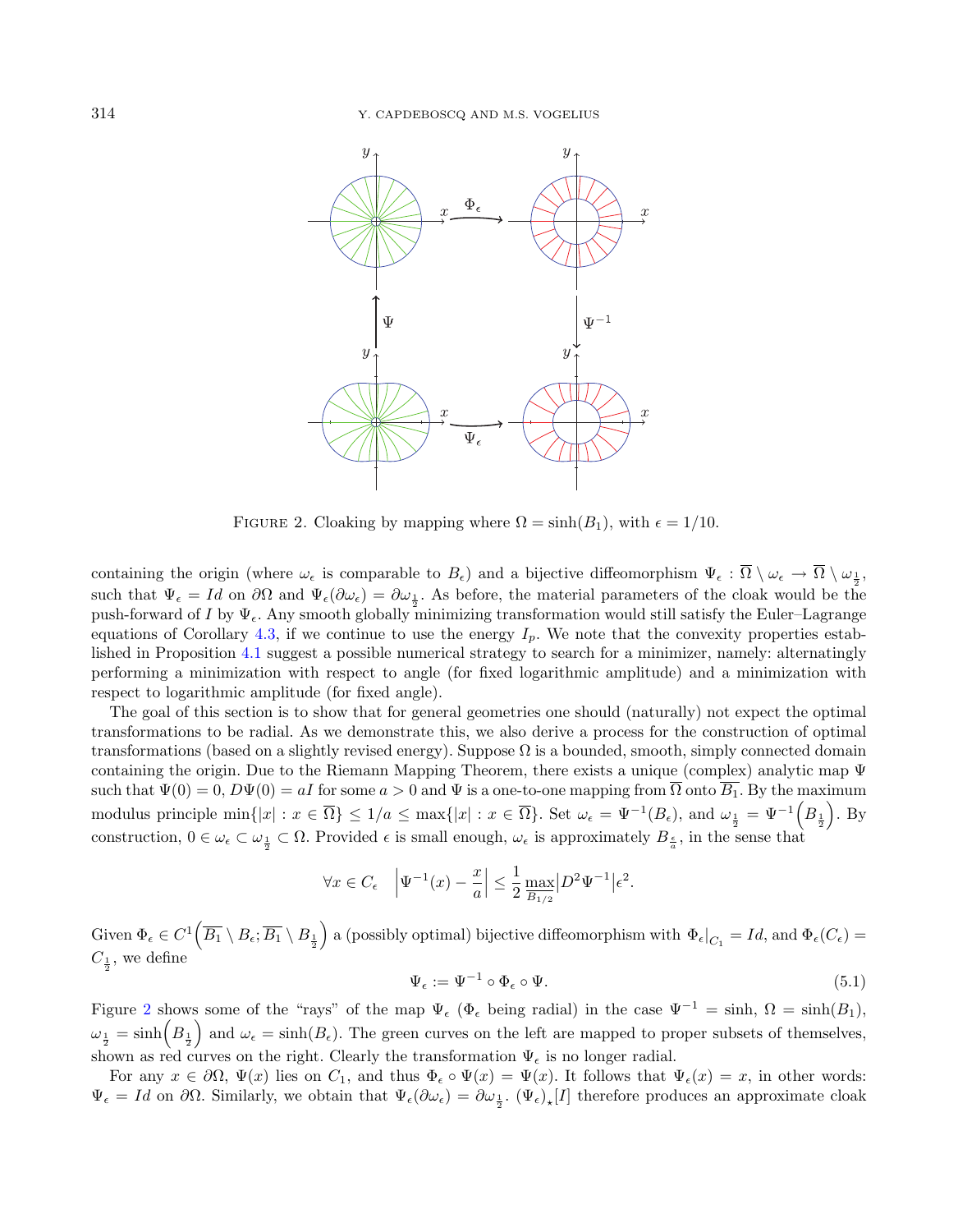(with same approximate invisibility as that of  $(\Phi_{\epsilon})_{\star}[I]$ ). From composition of transformations we obtain

$$
(\Psi_{\epsilon})_{\star}[I] = (\Psi^{-1})_{\star}[(\Phi_{\epsilon})_{\star}[\Psi_{\star}[I]]].
$$

<span id="page-12-7"></span>Lemma 5.1. There holds

$$
\operatorname{trace}(\Psi_{\epsilon})_{\star}[I] = (\operatorname{trace}(\Phi_{\epsilon})_{\star}[I]) \circ \Psi.
$$

*Proof.* Since  $\Psi$  is conformal,  $D\Psi = \gamma Q$  with  $\gamma$  a positive scalar and Q an orthogonal matrix. We are in 2d, and so this implies

$$
\Psi_{\star}[I](y) = \frac{(D\Psi)(D\Psi)^{T}}{|\det D\Psi|} \circ \Psi^{-1}(y) = I.
$$

Similarly,

$$
\begin{aligned} \left(\Psi^{-1}\right)_\star[A](x) &= \frac{\left(D\Psi^{-1}\right)A\left(D\Psi^{-1}\right)^T}{|\det D\Psi^{-1}|} \circ \Psi(x) \\ &= Q^T(x)A(\Psi(x))Q(x), \end{aligned}
$$

where we have used that  $(D\Psi^{-1})(\Psi(x)) = (D\Psi)^{-1}(x) = \frac{1}{\gamma}Q^{T}(x)$ . In summary, we conclude that  $(\Psi_{\epsilon})_{\star}[I]$  is given by the formula

$$
(\Psi_{\epsilon})_{\star}[I](x) = Q^{T}(x)(\Phi_{\epsilon})_{\star}[I](\Psi(x))Q(x),
$$

and the statement about the traces follows.  $\Box$ 

<span id="page-12-6"></span>If  $\Phi_{\epsilon}$  is a transformation which minimizes the anisotropy of  $(\Phi_{\epsilon})_{*}[I]$ , using the measure  $I_p$  for some  $1 \leq p < \infty$ , then it follows immediately from Lemma [5.1](#page-12-7) above that  $\Psi_{\epsilon}$  minimizes anistropy of  $(\Psi_{\epsilon})_{\star}[I]$ , using the slightly modified measure

$$
\tilde{I}_p(\Psi_{\epsilon}) = \int_{\Omega \setminus \omega_{\epsilon}} (\text{trace}(\Psi_{\epsilon})_*[I])^p(\Psi_{\epsilon}(x)) |\det \Psi(x)| dx.
$$

A similar statement holds for  $p = \infty$ . In that case there is no change in the measure of anisotropy.

<span id="page-12-4"></span><span id="page-12-2"></span><span id="page-12-1"></span>Acknowledgements. The research of MSV was partially supported by NSF Grant DMS-12-11330. Part of this work was carried out while MSV was visiting the University of Copenhagen and the Danish Technical University. This visit was made possible through support from the Nordea Foundation and the Otto Mønsted Foundation. This study also contributes to the IdEx Université de Paris ANR-18-IDEX-0001.

#### **REFERENCES**

- <span id="page-12-5"></span><span id="page-12-3"></span><span id="page-12-0"></span>[1] G.V. Alekseev, Analysis of a two-dimensional thermal cloaking problem on the basis of optimization. Comput. Math. Math. Phys. 58 (2018) 478–492.
- [2] H. Ammari, J. Garnier, V. Jugnon, H. Kang, H. Lee and M. Lim, Enhancement of near-cloaking. Part III: numerical simulations, statistical stability, and related questions. In: Multi-scale and High-contrast PDE. From Modelling, to Mathematical Analysis, to Inversion. Proceedings of the Conference, University of Oxford, UK, June 28–July 1, 2011. American Mathematical Society (AMS), Providence, RI (2012) 1–24.
- [3] H. Ammari, H. Kang, H. Lee and M. Lim, Enhancement of near cloaking using generalized polarization tensors vanishing structures. I: the conductivity problem. Commun. Math. Phys. 317 (2013) 253–266.
- [4] A. Greenleaf, M. Lassas and G. Uhlmann, On nonuniqueness for Calderón's inverse problem. *Math. Res. Lett.* **10** (2003) 685–693.
- [5] A. Greenleaf, Y. Kurylev, M. Lassas and G. Uhlmann, Invisibility and inverse problems. Bull. Am. Math. Soc. New Ser. 46 (2009) 55–97.
- [6] R. Griesmaier and M.S. Vogelius, Enhanced approximate cloaking by optimal change of variables. *Inverse Prob.* 30 (2014) 17.
- [7] H. Heumann and M.S. Vogelius, Analysis of an enhanced approximate cloaking scheme for the conductivity problem. Asymp. Anal. 87 (2014) 223–246.
- [8] R.V. Kohn, H. Shen, M.S. Vogelius and M.I. Weinstein, Cloaking via change of variables in electric impedance tomography. Inverse Prob. 24 (2008) 21.